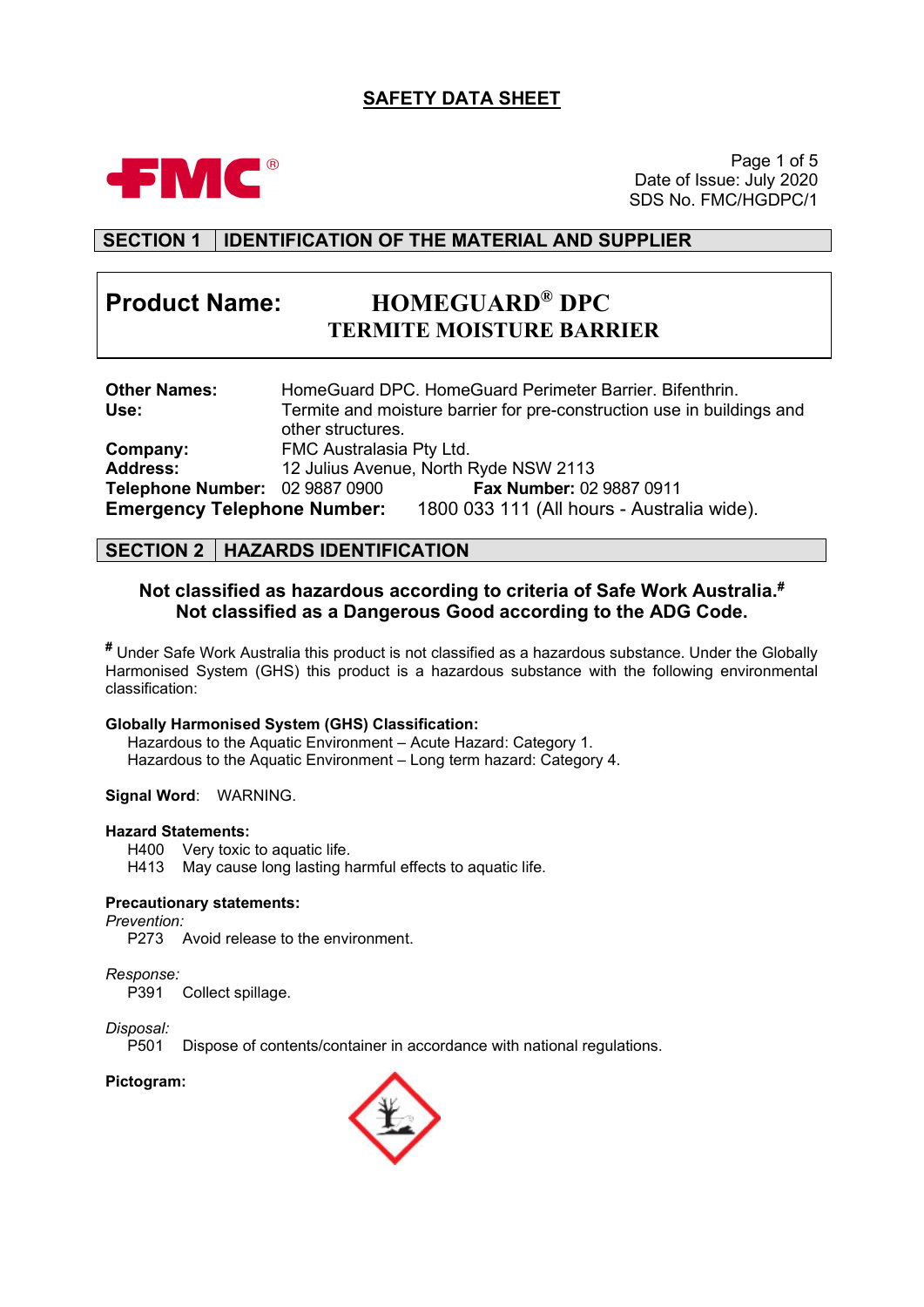### **SECTION 3 COMPOSITION/INFORMATION ON INGREDIENTS**

#### **Ingredients:**

Bifenthrin 82657-04-3 1 g/kg Other ingredients determined not to be hazardous mixture mixture Balance

*CHEMICAL CAS NUMBER PROPORTION*

#### **SECTION 4 FIRST AID MEASURES**

#### **FIRST AID**

- **Swallowed:** If poisoning occurs, contact a doctor or Poisons Information Centre. Phone Australia 131126.
- **Eye:** Particulates may scratch eye surfaces and/or cause mechanical irritation. Remove from eye as for any foreign object. If irritation persists, obtain medical attention.
- **Skin:** After handling, and before eating, drinking, smoking or going to the toilet wash with soap and water.
- **Inhaled:** In case of adverse exposure to vapours that may be formed at elevated temperatures, remove patient to fresh air. If breathing discomfort occurs, obtain medical attention.

**Advice to Doctors:** Concern should be taken of the physical damage that the sheeting may cause if ingested. The plastic sheeting is polyethylene which is considered non-toxic. Bifenthrin, the active ingredient in this product, is a pyrethroid insecticide. The level of bifenthrin in the sheeting (0.1%) is considered to be so low as to be considered non-toxic, and tests have shown that the bifenthrin is not readily available for release from the sheeting. Treatment is otherwise symptomatic and supportive.

### **SECTION 5 FIRE FIGHTING MEASURES**

**Specific Hazard:** Thermal decomposition and burning may produce toxic by-products.

**Extinguishing media:** Foam, CO<sub>2</sub> or dry chemical. Soft stream water fog if no alternatives. Contain all runoff.

**Hazards from combustion products:** On burning will emit toxic fumes of carbon monoxide, carbon dioxide, hydrogen chloride, chlorine, fluorine and hydrogen fluoride etc.

**Precautions for fire-fighters and special protective equipment:** Isolate fire area. Evacuate downwind. Wear full protective clothing and self-contained breathing apparatus. Do not breathe or contact smoke, gases or vapours generated.

#### **SECTION 6 ACCIDENTAL RELEASE MEASURES**

**Emergency procedures:** Pick up unused sheeting. If unable to use as directed on the label, seal sheeting in a plastic bag and dispose of as per section 13. For good industrial hygiene, wash hands and arms with soap and water after handling sheeting.

**Material and methods for containment and cleanup procedures:** Not applicable to this product. DO NOT allow product to enter sewers, drains, dams, creeks or any other waterways.

#### **SECTION 7 HANDLING AND STORAGE**

**Precautions for Safe Handling:** Generally no special precautions are required. Wash hands after use.

**Conditions for Safe Storage:** Store in closed original packaging, in a cool, well ventilated area away from children, animals, food and feedstuffs. Do not store for prolonged periods in direct sunlight. Do not use or store near heat, open flame or hot surfaces. Do NOT allow product to enter sewers, drains, creeks or any other waterways. Do not use as a liner for any type of water pond.

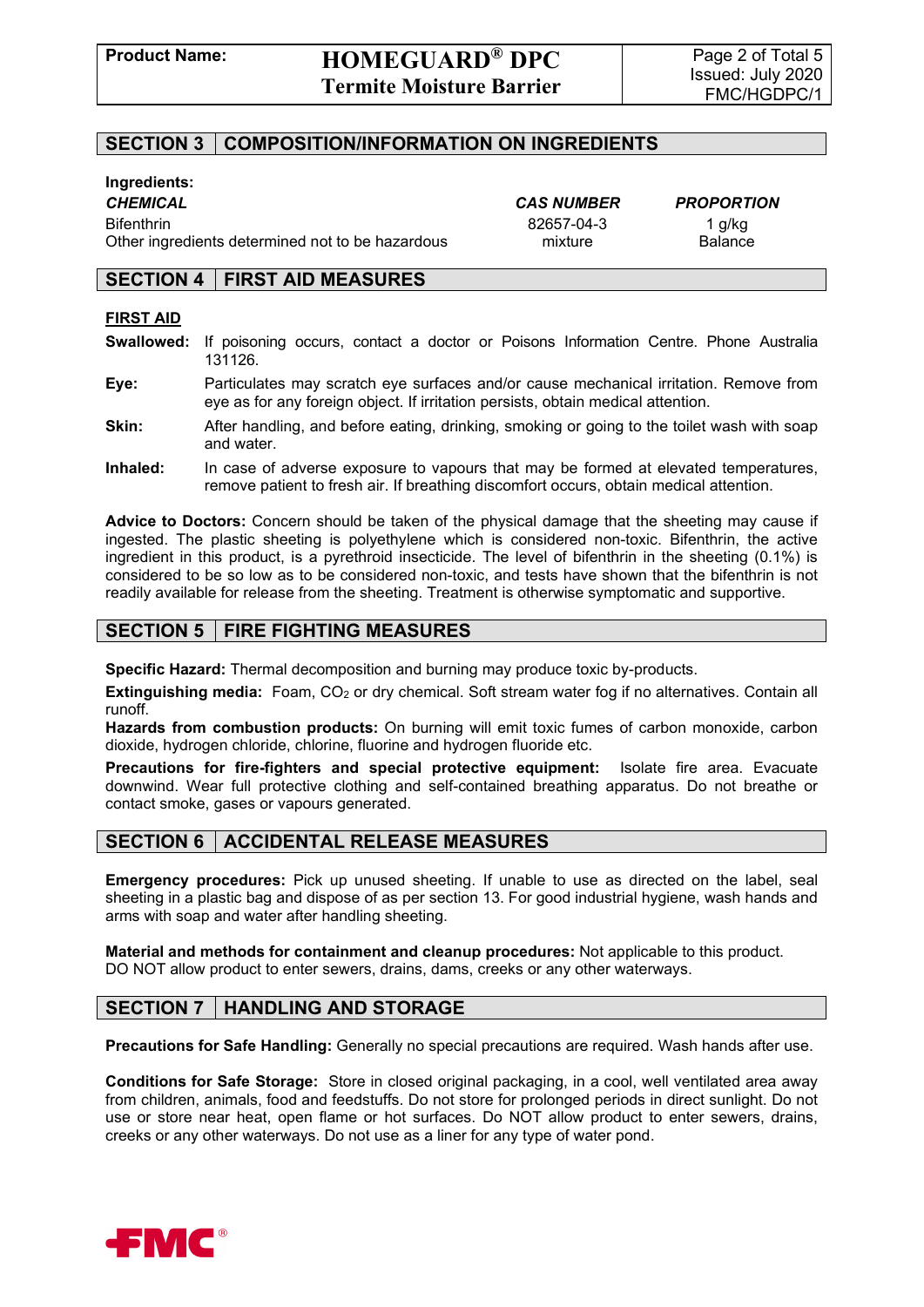### **SECTION 8 EXPOSURE CONTROLS / PERSONAL PROTECTION**

#### **National Exposure Standards:**

No exposure standard for bifenthrin, or this product, has been established by Safe Work Australia.

#### **Biological Limit Values:**

No biological limit allocated.

#### **Engineering controls:**

Use in well ventilated areas.

#### **Personal Protective Equipment (PPE):**

General: No special protective clothing is required. As a good work practice, wear clothing that minimises skin contact with this sheeting.

Personal Hygiene: Wash hands and arms before eating, drinking or smoking.

#### **SECTION 9 PHYSICAL AND CHEMICAL PROPERTIES**

| Appearance:<br>Odour:           | Plastic sheeting in white, red, blue or gold colours.<br>No odour. |
|---------------------------------|--------------------------------------------------------------------|
| <b>Boiling point:</b>           | Not relevant - solid at ambient temperatures.                      |
| Freezing point:                 | Not relevant - solid at ambient temperatures.                      |
| <b>Specific Gravity:</b>        | Approximately 0.9 g/m <sup>3</sup> .                               |
| pH:                             | Not available.                                                     |
| <b>Solubility in Water:</b>     | Not soluble. Provides a barrier to water.                          |
| <b>Flammability:</b>            | This material may support combustion at elevated temperatures.     |
| <b>Corrosive hazard:</b>        | Non corrosive; compatible with stainless steel, polyethylene etc.  |
| Flashpoint $(^{\circ}C)$ :      | Not applicable.                                                    |
| <b>Flammability Limits (%):</b> | Not established.                                                   |
| <b>Poisons Schedule:</b>        | Product is not a scheduled poison.                                 |

### **SECTION 10 STABILITY AND REACTIVITY**

**Chemical Stability:** Product is considered stable in ambient conditions for a period of at least 2 years after manufacture.

**Conditions to avoid:** Keep away from all sources of heat. Keep out of the sun.

**Incompatible materials:** No particular materials to avoid

**Hazardous decomposition products:** On burning will emit toxic fumes.

**Hazardous reactions:** No particular reactions to avoid.

### **SECTION 11 TOXICOLOGICAL INFORMATION**

#### *Potential Health Effects:*

This product is expected to have low toxicity, and if swallowed the mechanical effects are expected to be of greater concern. Bifenthrin, the active ingredient in this product is present at 0.1%. Ingestion of large doses of bifenthrin by laboratory animals produced signs of toxicity which included clonic convulsions, tremors and bloody nasal discharge. But it is not likely to be physically possible to consume large quantities of bifenthrin by ingesting the plastic sheet.

#### **Acute**

| Swallowed: | Not expected to be toxic.                                                                                                                                                  |
|------------|----------------------------------------------------------------------------------------------------------------------------------------------------------------------------|
| Eye:       | May produce mechanical irritation to the eye.                                                                                                                              |
| Skin:      | This product has very low dermal toxicity.                                                                                                                                 |
| Inhaled:   | Unlikely to cause inhalation toxicity unless the product is at elevated temperatures or is<br>burned. Vapours and gases released under thermal decomposition may be toxic. |

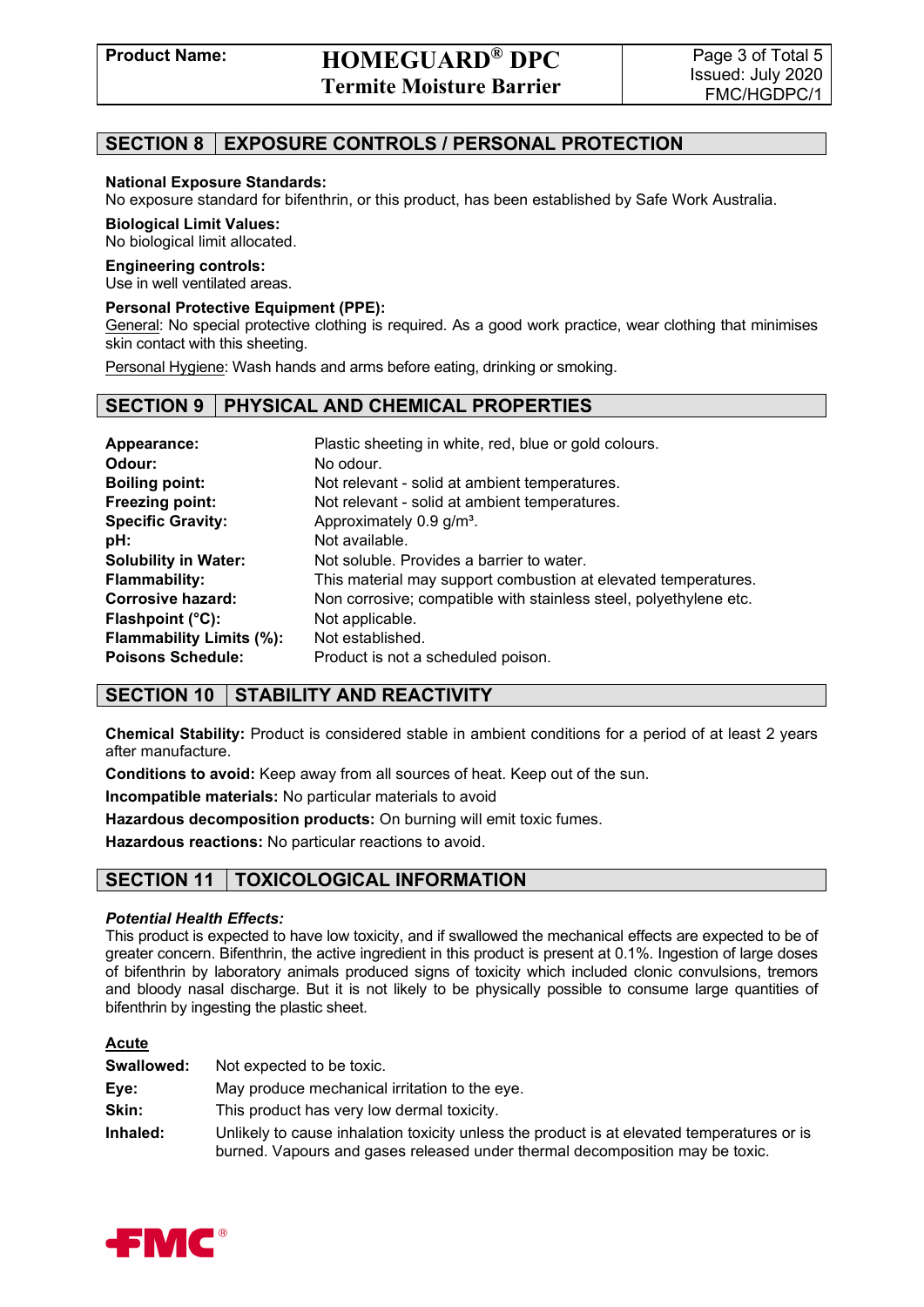### **SECTION 11 TOXICOLOGICAL INFORMATION** (Continued)

**Chronic:** No data available on this formulation. In studies with laboratory animals, Bifenthrin Technical did not cause teratogenicity or reproductive toxicity. Tremors were associated with repeated exposure of dogs, rats, rabbits and mice to Bifenthrin. The overall results from a battery of genotoxicity studies indicate that Bifenthrin is not considered to be genotoxic. Ames test results were negative.

### **SECTION 12 | ECOLOGICAL INFORMATION**

**Environmental Toxicology:** The active ingredient, Bifenthrin, is highly toxic to fish and aquatic arthropods with LC<sub>50</sub> values ranging from 0.0038  $\mu$ g/L to 17.8  $\mu$ g/L. In general, the aquatic arthropods are the most sensitive species. Care should be taken to avoid contamination of the aquatic environment. Bifenthrin had no effect on molluscs at its limit of water solubility. Bifenthrin is only slightly toxic to both waterfowl and upland game birds with  $LC_{50}$  values range from 1800 mg/kg to > 2,150 mg/kg. Do not contaminate sewers, drains, dams, creeks or any other waterways with product or the used container. Do not use this product as a liner for fish ponds.

**Environmental Properties:** The active ingredient, Bifenthrin, degrades at a moderate rate in agricultural soils ( $t\frac{1}{2}$  = 50 to 205 days), and more rapidly on the surface of bare soils ( $t\frac{1}{2}$  = 7 to 62 days). Bifenthrin is tightly bound in most soils and has extremely low water solubility.

### **SECTION 13 DISPOSAL CONSIDERATIONS**

**Spills & Disposal:** In the case of unusable material, place material in sealed plastic bags and dispose of waste in accordance with the requirements of Local or State Waste Management Authorities via an approved industrial waste disposal site. Keep material out of streams and sewers.

When installing HomeGuard DPC it is likely there will be some off-cut material. Wherever possible use these off-cuts for patches, repairs, collars etc. If pieces cannot be used they may be placed under the slab prior to pouring or within the cavity. If this is not possible, HomeGuard DPC off-cuts should be placed in a sealed plastic bag and disposed of via an approved industrial waste disposal site in accordance with the requirements of Local or State Waste Management Authorities.

*Dangerous to Fish*: Do NOT allow product to enter sewers, drains, dams, creeks or any other waterways.

### **SECTION 14 TRANSPORT INFORMATION**

HomeGuard DPC is not classified as a Dangerous Good by the Australian Code for the Transport of Dangerous Goods by Road and Rail.

### **SECTION 15 REGULATORY INFORMATION**

Not classified as a hazardous substance according to criteria of Safe Work Australia.

Under the Standard for Uniform Scheduling of Medicines and Poisons (SUSMP), this product is not a scheduled poison.

This product is registered under the Agricultural and Veterinary Chemicals Code Act 1994. Product Registration No. 60988.

Product is not classified as a Dangerous Good according to the ADG Code  $(7<sup>th</sup> Ed)$ , the International Maritime Dangerous Goods (IMDG) Code and the International Air Transport Association (IATA). *Requirements concerning special training:*

Check State or Territory regulations that require people who use pesticides in their job or business to have training in the application of the materials.